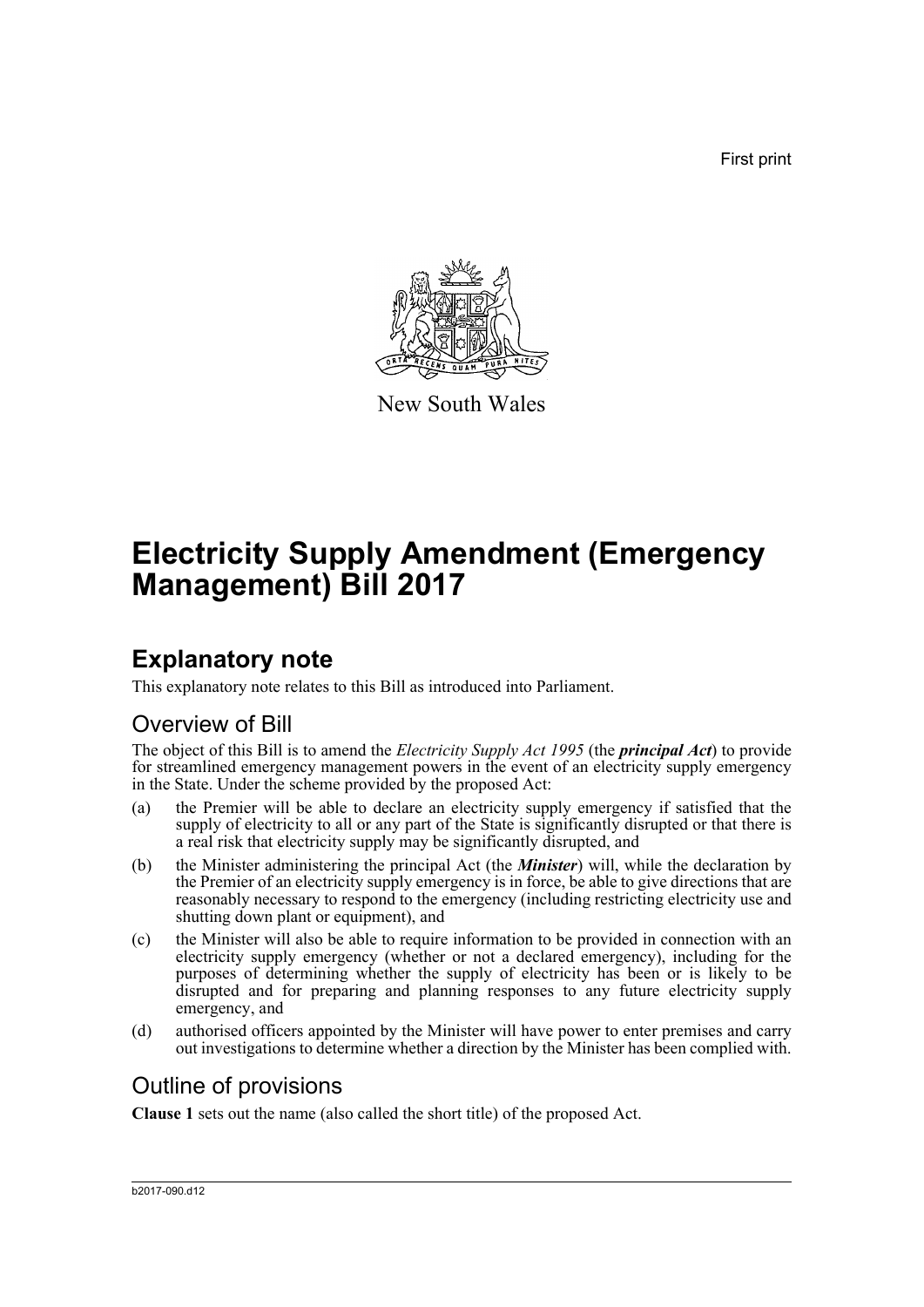**Clause 2** provides for the commencement of the proposed Act on the date of assent.

#### **Schedule 1 Amendment of Electricity Supply Act 1995**

**Schedule 1 [1] and [2]** ensure that the long title of the principal Act and its objects reflect the amendments made by the proposed Act by referring to the management of electricity supply emergencies.

**Schedule 1 [3]** inserts proposed Part 7A into the principal Act as follows:

**Proposed section 94A** authorises the Premier, by order in writing, to declare an electricity supply emergency if satisfied that the supply of electricity to all or any part of the State is significantly disrupted or that there is a real risk that electricity supply may be significantly disrupted. The declaration of an electricity supply emergency remains in force for the period specified in the declaration or until such time as the declaration is revoked by the Premier. Any such declaration or revocation must be made public and published in the Gazette or on the NSW legislation website.

**Proposed section 94B** authorises the Minister, while the declaration of an electricity supply emergency is in force, to give directions that are reasonably necessary to respond to the emergency. The directions that may be given include restricting electricity use and requiring large users of electricity to shut down any plant or equipment. In giving a direction, the Minister is to endeavour to act in a way that complements, and is not inconsistent with, the operation and administration of the national electricity market within the meaning of the *National Electricity (NSW) Law*.

**Proposed section 94C** makes it an offence to fail to comply with an electricity supply emergency direction given under proposed section 94B. The requirement to comply with such a direction has effect despite any other Act or law.

**Proposed section 94D** enables the Minister, by notice in writing given to a person, to require the person to provide information in connection with electricity supply emergencies (whether or not an emergency has been declared by the Premier). The information required to be provided may include information about the location and operational status of electricity infrastructure (such as poles and wires and transmission substations) and non-electricity infrastructure (such as gas pipelines, data storage or server facilities and telecommunications towers) as well as any information about works or facilities that may be relevant to the supply of electricity in an emergency. It will be an offence to fail to comply with a notice to provide information.

**Proposed section 94E** authorises the Minister to divulge to certain persons information that has been provided to the Minister in accordance with a notice under proposed section 94D. The proposed section also enables the Minister to prohibit or restrict the disclosure of confidential information that has been divulged by the Minister.

**Proposed section 94F** provides that a person is not excused from the requirement to provide information under proposed section 94D on the ground that the information might incriminate the person.

**Proposed section 94G** provides for the appointment by the Minister of authorised officers for the purposes of the proposed Part.

**Proposed section 94H** confers powers on authorised officers, which include the power to enter premises for the purposes of determining whether there has been a failure to comply with a direction by the Minister under proposed section 94B and power to carry out inspections on those premises. It will be an offence to prevent an authorised officer from exercising his or her functions or to hinder or obstruct an authorised officer.

**Proposed section 94I** excludes the Minister, an authorised officer or any person acting under the direction of the Minister from personal liability for anything done under proposed Part 7A.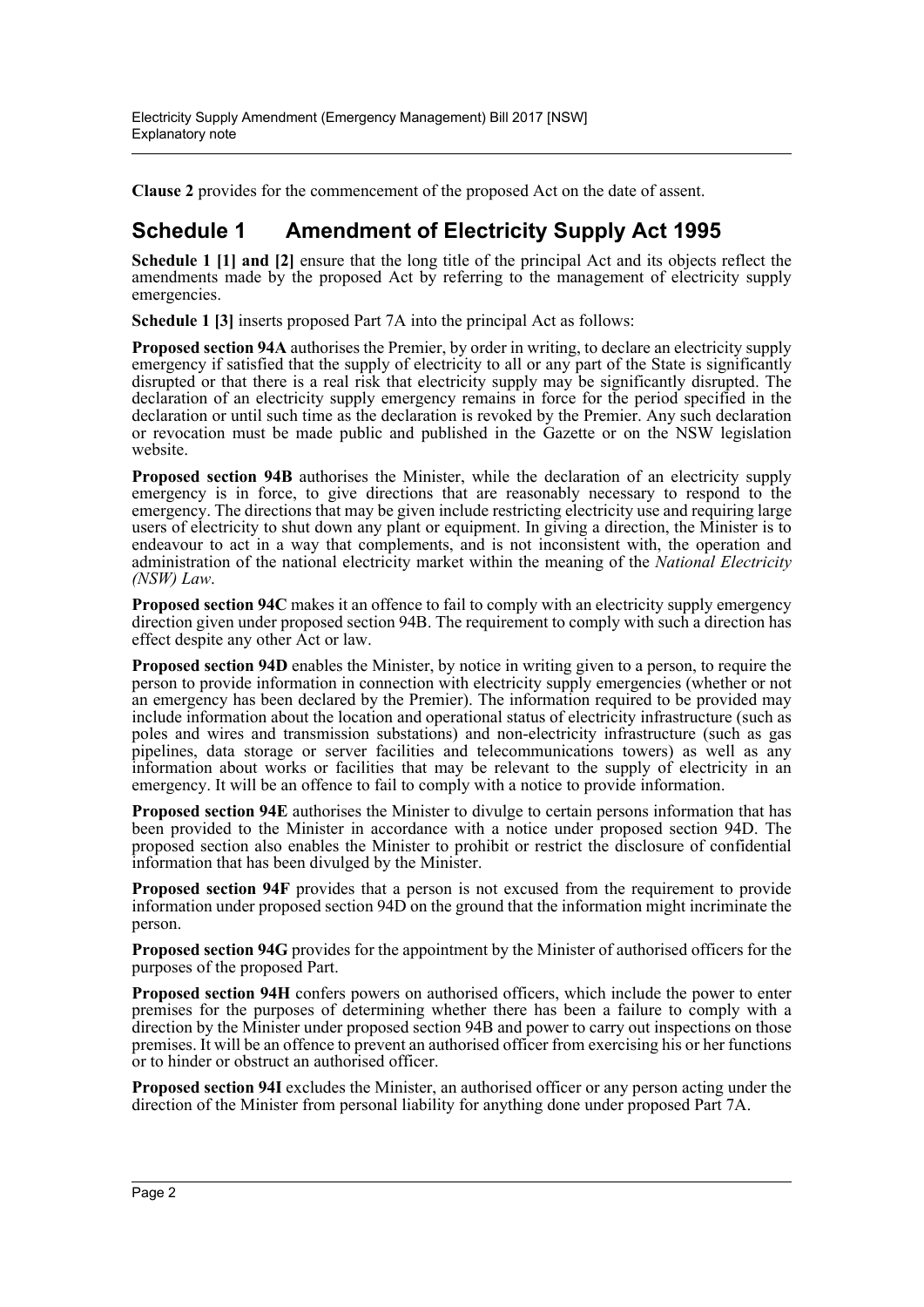**Schedule 1 [4]** provides that compensation is not payable by the State in connection with the enactment, making or operation of proposed Part 7A.

**Schedule 1 [5]** provides that the Minister is not authorised to delegate the power to give directions under proposed section 94B.

**Schedule 1 [6]** enables the Minister to delegate other functions of the Minister under the principal Act to any Public Service employee.

**Schedule 1 [7]** provides that the definition of *authorised officer* for the purposes of the principal Act does not apply to authorised officers appointed by the Minister under proposed Part 7A.

#### **Schedule 2 Amendment of Energy and Utilities Administration Act 1987**

**Schedule 2** provides that the emergency provisions under the *Energy and Utilities Administration Act 1987* (including the making of regulations to control, restrict or prohibit the sale, supply, use or consumption of forms of energy) do not apply in respect of electricity.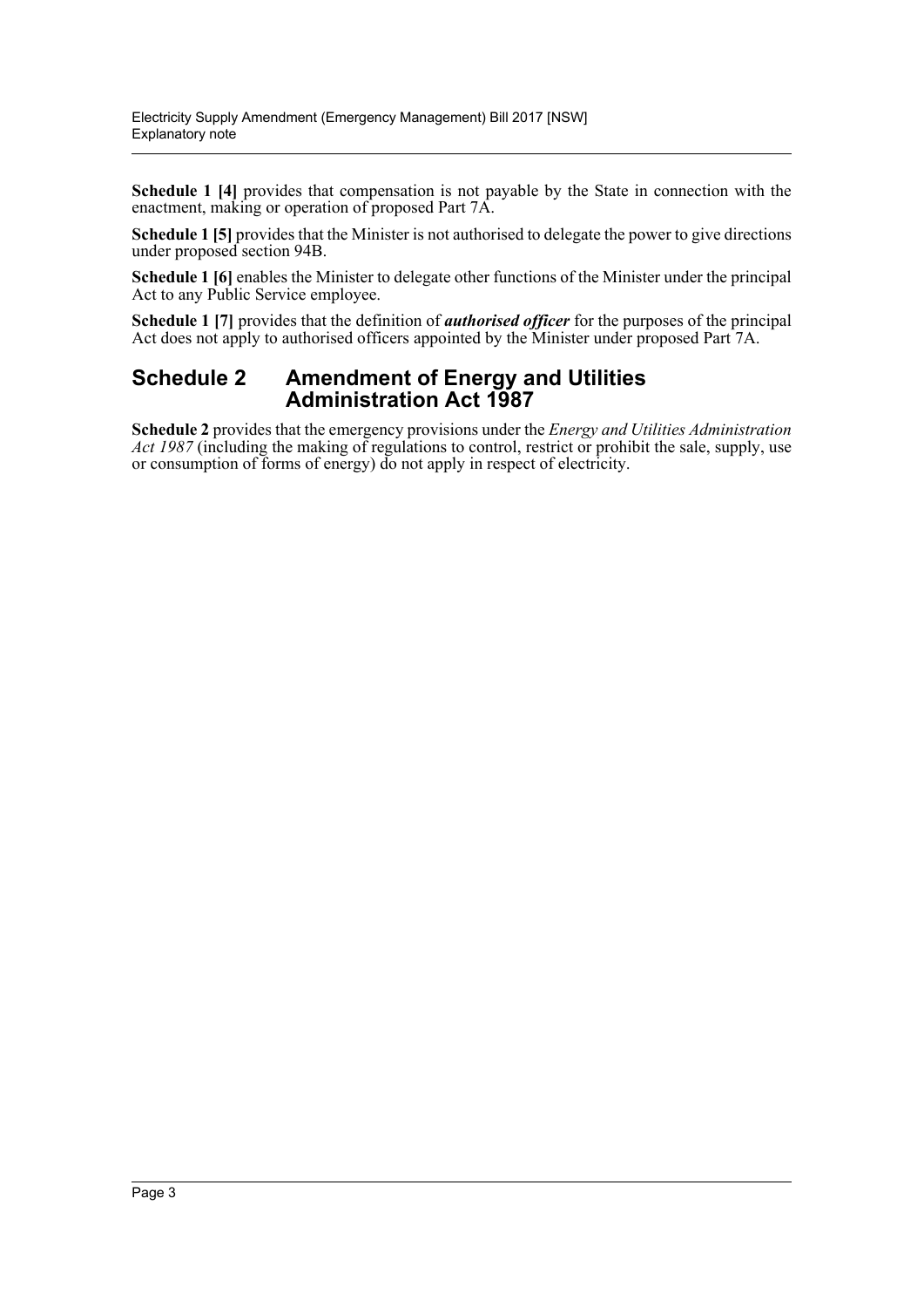First print



New South Wales

# **Electricity Supply Amendment (Emergency Management) Bill 2017**

## **Contents**

|                   |  |                                                                     | Page |
|-------------------|--|---------------------------------------------------------------------|------|
|                   |  |                                                                     |      |
|                   |  | Name of Act                                                         | 2    |
|                   |  | Commencement                                                        | 2    |
| Schedule 1        |  | <b>Amendment of Electricity Supply Act 1995 No 94</b>               | 3    |
| <b>Schedule 2</b> |  | Amendment of Energy and Utilities Administration Act 1987 No<br>103 |      |
|                   |  |                                                                     |      |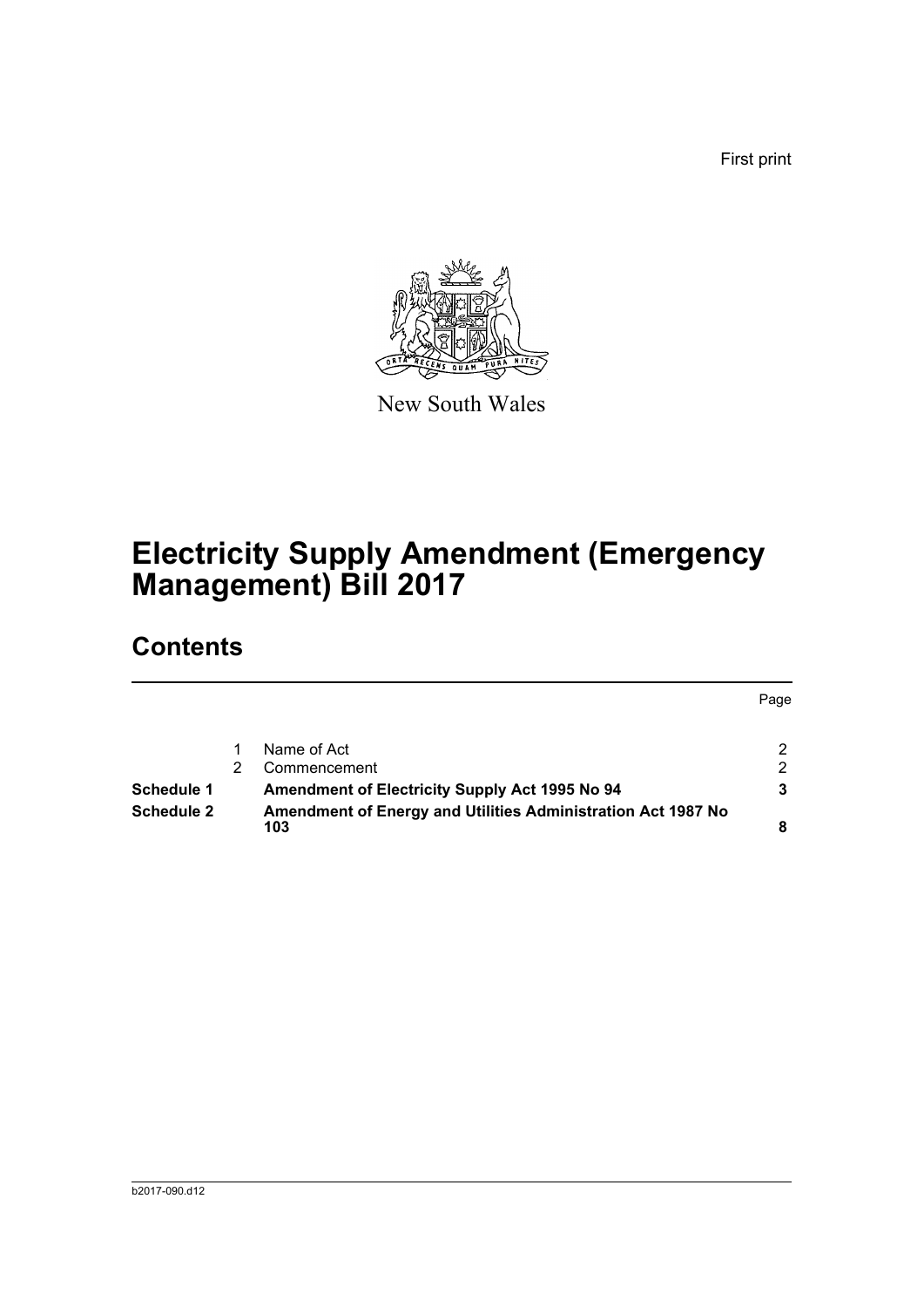

New South Wales

## **Electricity Supply Amendment (Emergency Management) Bill 2017**

No , 2017

#### **A Bill for**

An Act to amend the *Electricity Supply Act 1995* to make provision with respect to the management of electricity supply emergencies; and for other purposes.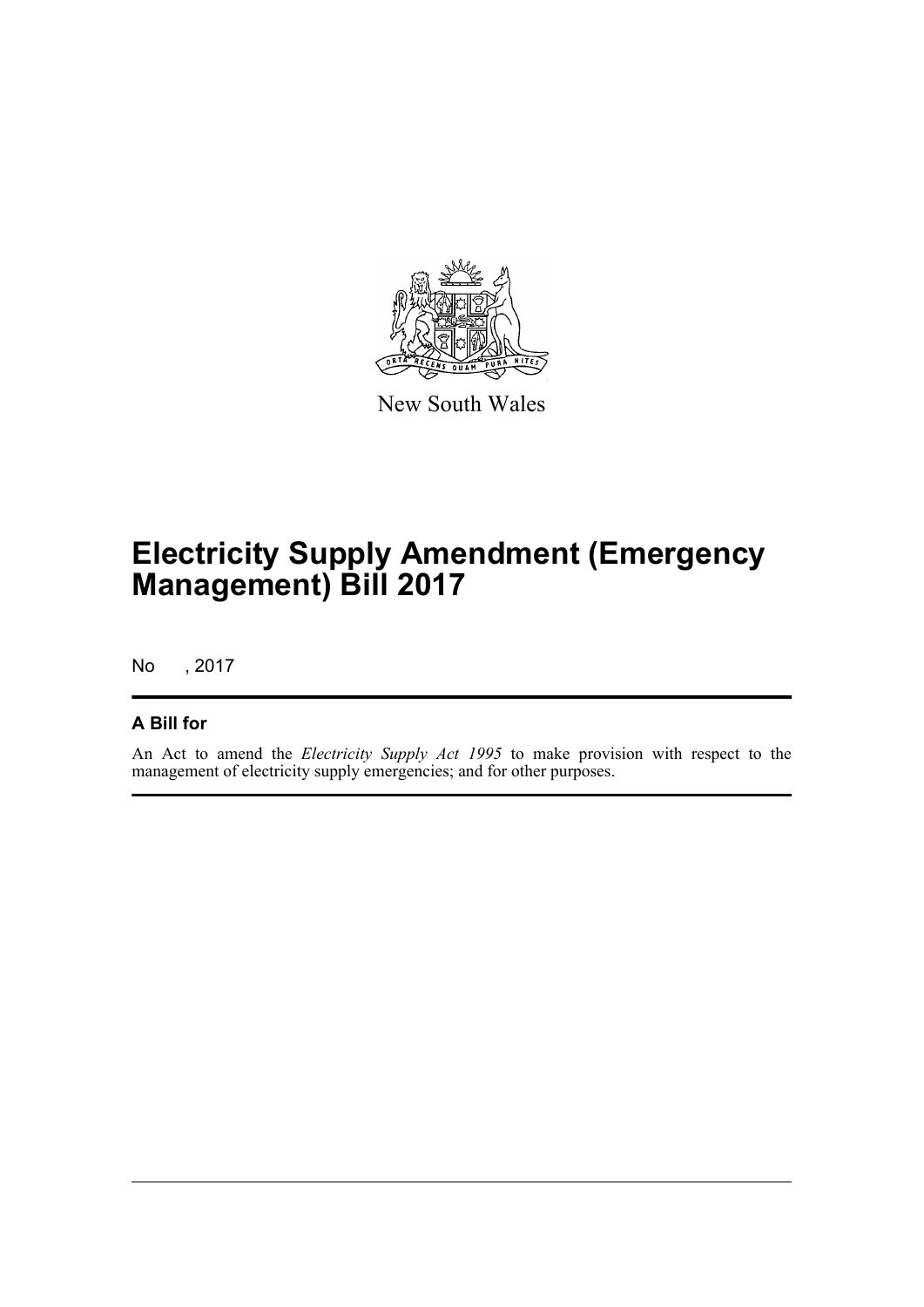<span id="page-5-1"></span><span id="page-5-0"></span>

| The Legislature of New South Wales enacts:                                            |                |  |
|---------------------------------------------------------------------------------------|----------------|--|
| Name of Act                                                                           | 2              |  |
| This Act is the <i>Electricity Supply Amendment (Emergency Management) Act 2017</i> . | 3              |  |
| Commencement                                                                          | $\overline{4}$ |  |
| This Act commences on the date of assent to this Act.                                 |                |  |
|                                                                                       |                |  |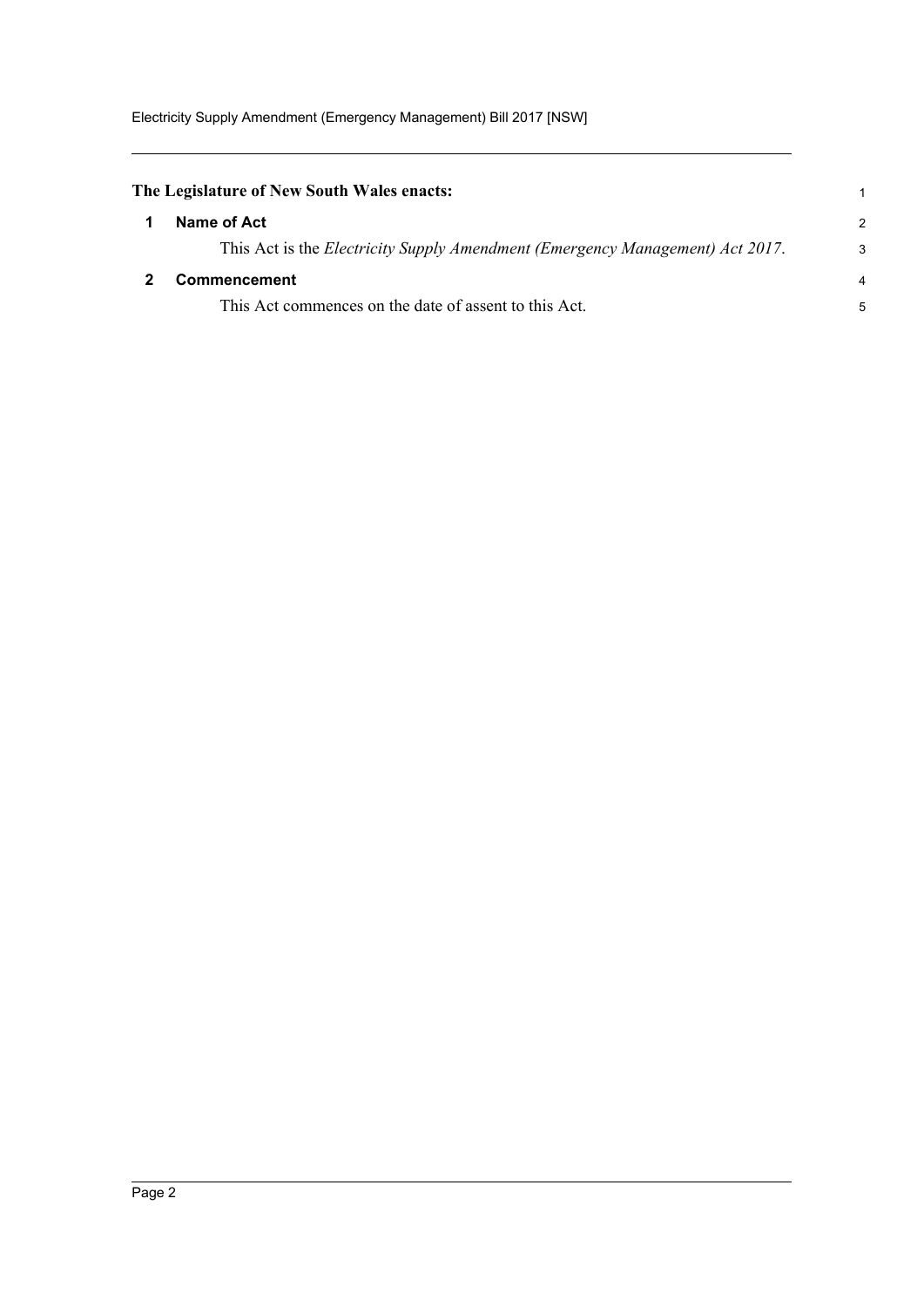<span id="page-6-0"></span>

|       | <b>Schedule 1</b> |                          |     | <b>Amendment of Electricity Supply Act 1995 No 94</b>                                                                                                                                                                                                                                                     | $\mathbf{1}$         |
|-------|-------------------|--------------------------|-----|-----------------------------------------------------------------------------------------------------------------------------------------------------------------------------------------------------------------------------------------------------------------------------------------------------------|----------------------|
| [1]   |                   | Long title               |     |                                                                                                                                                                                                                                                                                                           | $\overline{2}$       |
|       |                   |                          |     | Insert "to make provision with respect to the management of electricity supply<br>emergencies;" after "supply of electricity;".                                                                                                                                                                           | 3<br>4               |
| $[2]$ |                   | <b>Section 3 Objects</b> |     |                                                                                                                                                                                                                                                                                                           | 5                    |
|       |                   |                          |     | Insert at the end of section $3$ (d):                                                                                                                                                                                                                                                                     | 6                    |
|       |                   |                          |     | , and                                                                                                                                                                                                                                                                                                     | $\overline{7}$       |
|       |                   |                          | (e) | to ensure that any significant disruption to the supply of electricity in an<br>emergency is managed effectively.                                                                                                                                                                                         | $\bf 8$<br>9         |
| $[3]$ | Part 7A           |                          |     |                                                                                                                                                                                                                                                                                                           | 10                   |
|       |                   | Insert after Part 7:     |     |                                                                                                                                                                                                                                                                                                           | 11                   |
|       |                   |                          |     | Part 7A Management of electricity supply emergencies                                                                                                                                                                                                                                                      | 12                   |
|       | 94A               |                          |     | Declaration of electricity supply emergency                                                                                                                                                                                                                                                               | 13                   |
|       |                   | (1)                      |     | The Premier may, by order in writing, declare an electricity supply emergency<br>if the Premier is satisfied:                                                                                                                                                                                             | 14<br>15             |
|       |                   |                          | (a) | that the supply of electricity to all or any part of the State is disrupted to<br>a significant degree, or                                                                                                                                                                                                | 16<br>17             |
|       |                   |                          | (b) | that there is a real risk that the supply of electricity to all or any part of<br>the State may be disrupted to a significant degree.                                                                                                                                                                     | 18<br>19             |
|       |                   | (2)                      |     | An order declaring an electricity supply emergency has effect immediately on<br>the making of the order.                                                                                                                                                                                                  | 20<br>21             |
|       |                   | (3)                      |     | The declaration of an electricity supply emergency remains in force:                                                                                                                                                                                                                                      | 22                   |
|       |                   |                          | (a) | for the period (if any) specified in the declaration, or                                                                                                                                                                                                                                                  | 23                   |
|       |                   |                          | (b) | until such time as the declaration is revoked by the Premier by order in<br>writing.                                                                                                                                                                                                                      | 24<br>25             |
|       |                   | (4)                      |     | As soon as practicable after making or revoking a declaration of an electricity<br>supply emergency, the Premier must:                                                                                                                                                                                    | 26<br>27             |
|       |                   |                          | (a) | cause notice of the declaration or revocation to be made public in such<br>manner as the Premier considers appropriate, and                                                                                                                                                                               | 28<br>29             |
|       |                   |                          | (b) | cause a copy of the relevant order to be published in the Gazette or on<br>the NSW legislation website.                                                                                                                                                                                                   | 30<br>31             |
|       | 94B               |                          |     | <b>Electricity supply emergency directions</b>                                                                                                                                                                                                                                                            | 32                   |
|       |                   | (1)                      |     | While the declaration of an electricity supply emergency is in force, the<br>Minister may give directions (referred to in this Part as <i>electricity supply</i><br><i>emergency directions</i> ) that the Minister considers are reasonably necessary to<br>respond to the electricity supply emergency. | 33<br>34<br>35<br>36 |
|       |                   | (2)                      |     | Without limiting subsection (1), electricity supply emergency directions may<br>be given for any of the following purposes:                                                                                                                                                                               | 37<br>38             |
|       |                   |                          | (a) | to restrict the use of electricity in order to reduce demand,                                                                                                                                                                                                                                             | 39                   |
|       |                   |                          | (b) | to require large users of electricity to wholly or partly turn off or shut<br>down any plant or equipment for a specified period of time,                                                                                                                                                                 | 40<br>41             |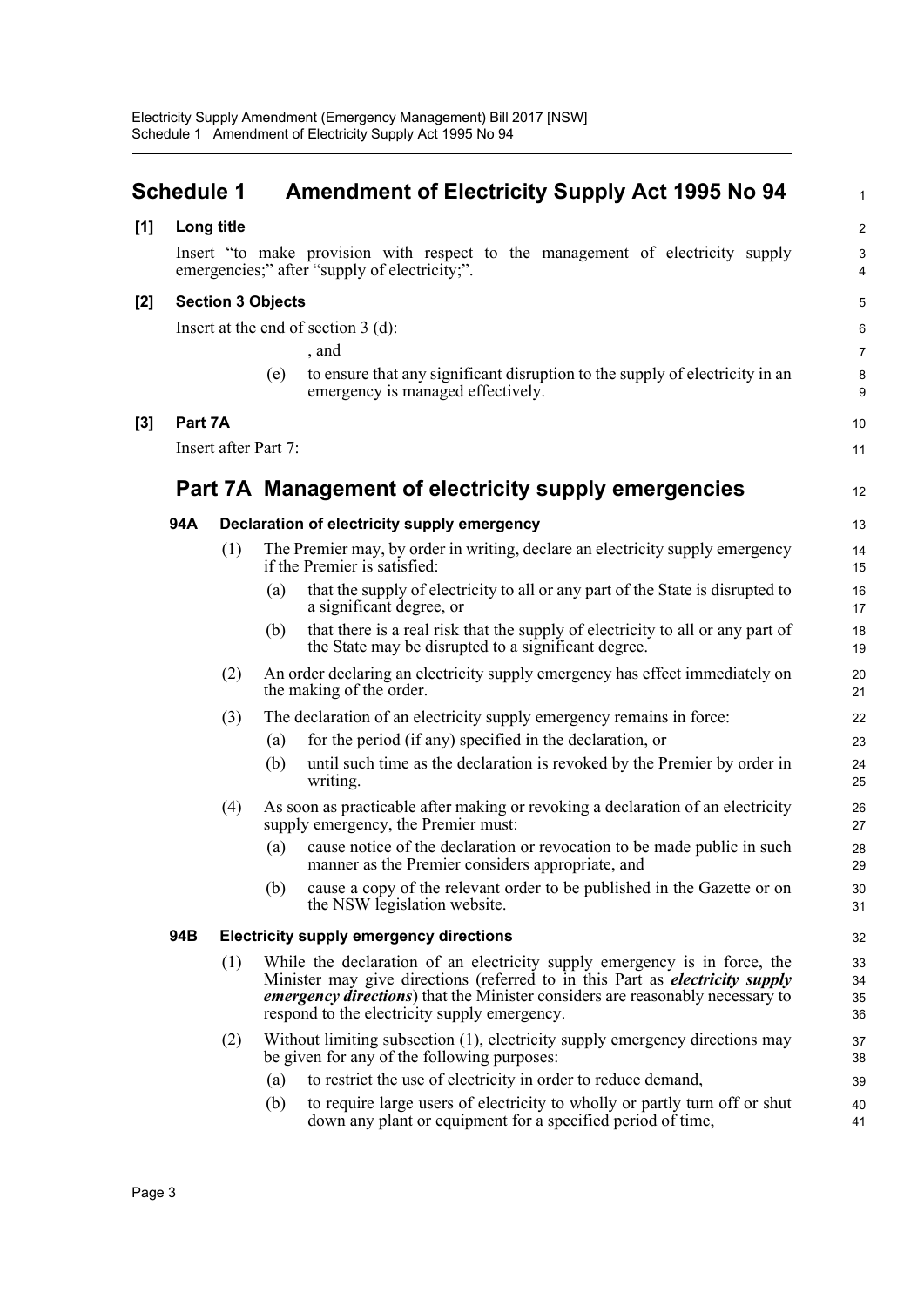- (c) to impose requirements relating to the carrying out of activities that may 1 affect the production or supply of electricity, 2
- (d) to impose other requirements that relate directly to the production, use 3 or supply of electricity. 4

6

 $1<sub>0</sub>$ 9

13

22 21 20

27

34

44

- (3) An electricity supply emergency direction that is to apply to the general public 5 or a specified sector of the community is to be given by means of a notice published in the Gazette. 7
- (4) An electricity supply emergency direction that is to apply to a particular 8 person is to be given to the person verbally or by instrument in writing. If the direction is given verbally it must be confirmed by instrument in writing given to the person as soon as it is practicable to do so. 11
- (5) The Minister must, as soon as practicable after giving an electricity supply 12 emergency direction that applies to a particular person, cause the direction to be published in the Gazette. 14
- (6) An electricity supply emergency direction: 15
	- (a) operates for such period as is specified in the direction (but only while 16 the declaration of the electricity supply emergency is in force), and 17
	- (b) may be varied or revoked by a subsequent direction under this section. 18
- (7) In giving an electricity supply emergency direction, the Minister is to 19 endeavour to act, so far as is reasonably practicable, in a way that is complementary to, and not inconsistent with, the operation and administration of the national electricity market within the meaning of the *National Electricity (NSW) Law*. 23

#### **94C Requirement to comply with electricity supply emergency directions** 24

- (1) 25 A person who fails to comply with an electricity supply emergency direction applying to the person is guilty of an offence. 26 Maximum penalty: 2,000 penalty units in the case of a corporation or 100 penalty units in the case of an individual. 28
- (2) The requirement to comply with an electricity supply emergency direction has 29 effect despite any other Act or law. 30

#### **94D Requirement to provide information in connection with electricity supply** 31 **emergency** 32

- (1) The Minister may, by notice in writing given to a person (referred to in this 33 Part as an *information notice*), require the person to provide such information as the Minister requires for any one or more of the following purposes: 35
	- (a) to determine whether the supply of electricity to all or any part of the 36 State has been, or is likely to be, disrupted to a significant degree,  $\frac{37}{2}$
	- (b) to plan and prepare for the exercise of powers under this Part in the 38 event that the supply of electricity is disrupted to a significant degree,  $\frac{39}{2}$
	- (c) to otherwise administer or enforce this Part. 40
- (2) Without limiting the information that an information notice may require to be 41 provided, the information so required may include the following: 42
	- (a) information (including location and operational status) about electricity 43 structures, electricity works and other electricity infrastructure such as transmission substations, 45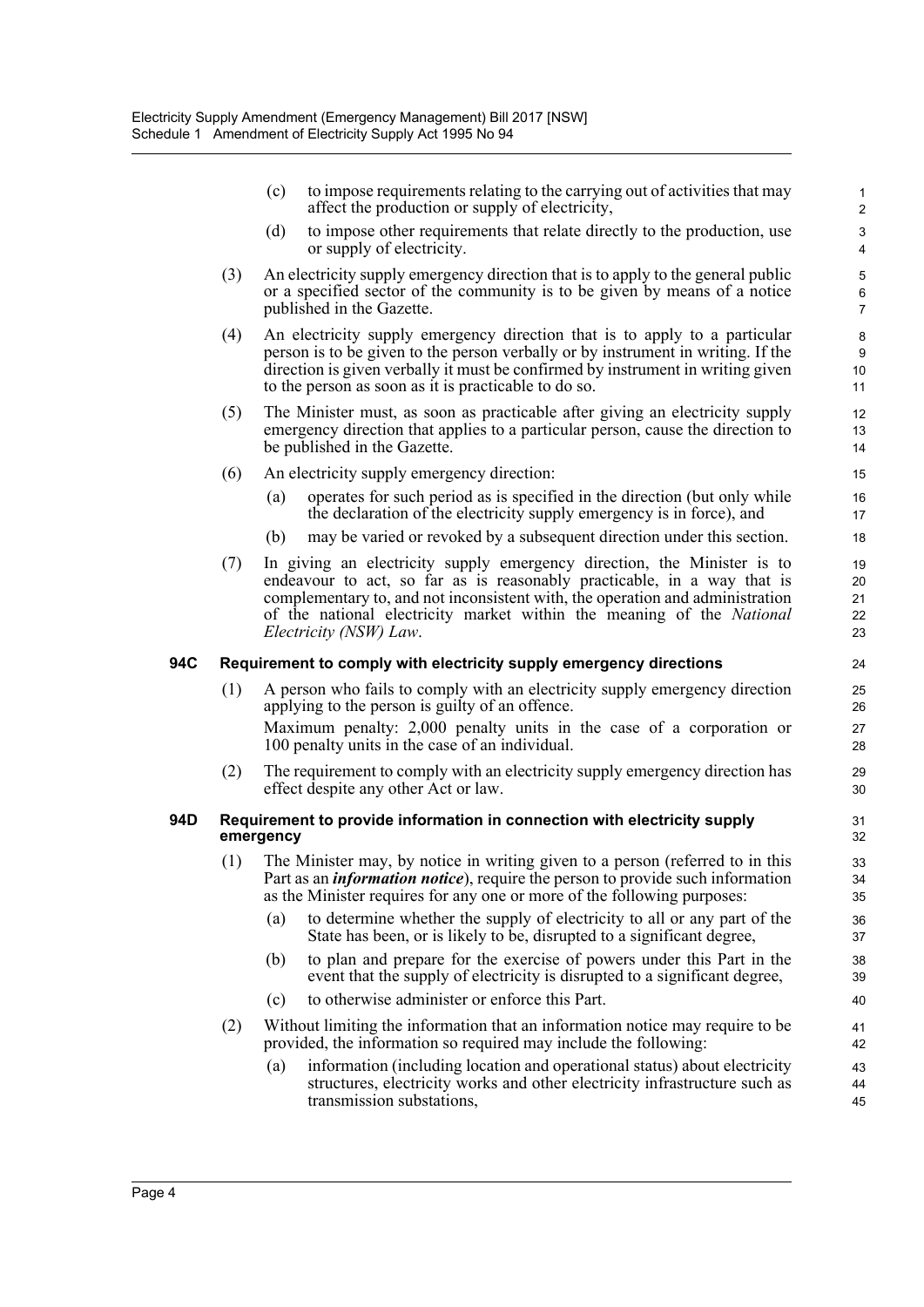|     |     | (b)                                            | information (including location and operational status) about<br>non-electricity infrastructure such as gas pipelines, data storage or<br>server facilities and telecommunications towers,        | 1<br>$\overline{\mathbf{c}}$<br>3 |  |
|-----|-----|------------------------------------------------|---------------------------------------------------------------------------------------------------------------------------------------------------------------------------------------------------|-----------------------------------|--|
|     |     | (c)                                            | information that may be relevant to the supply of electricity in an<br>emergency, including information about the location and availability of<br>the following:                                  | 4<br>5<br>6                       |  |
|     |     |                                                | (i)<br>coal supplies and stockpiles,<br>(ii)<br>gas and liquid fuel stocks,                                                                                                                       | 7<br>8                            |  |
|     |     |                                                | (iii)<br>water storage reserves,                                                                                                                                                                  | 9                                 |  |
|     |     |                                                | (iv)<br>any relevant infrastructure or facilities with back-up power<br>generation.                                                                                                               | 10<br>11                          |  |
|     | (3) |                                                | An information notice must specify:                                                                                                                                                               | 12                                |  |
|     |     | (a)                                            | the manner in which the information required by the notice is to be<br>provided to the Minister, and                                                                                              | 13<br>14                          |  |
|     |     | (b)                                            | a reasonable time by which the information is to be provided.                                                                                                                                     | 15                                |  |
|     | (4) |                                                | For the avoidance of doubt, an information notice may be given whether or not<br>the declaration of an electricity supply emergency is in force.                                                  | 16<br>17                          |  |
|     | (5) |                                                | A person must not:                                                                                                                                                                                | 18                                |  |
|     |     | (a)                                            | without lawful excuse fail to comply with an information notice given<br>to the person, or                                                                                                        | 19<br>20                          |  |
|     |     | (b)                                            | provide any information in purported compliance with an information<br>notice that is false or misleading in a material respect.                                                                  | 21<br>22                          |  |
|     |     |                                                | Maximum penalty: 2,000 penalty units in the case of a corporation or<br>100 penalty units in the case of an individual.                                                                           | 23<br>24                          |  |
|     | (6) | methods:                                       | An information notice may be given to a person by any of the following                                                                                                                            | 25<br>26                          |  |
|     |     | (a)                                            | in the case of an individual—by personal delivery to the person,                                                                                                                                  | 27                                |  |
|     |     | (b)                                            | by post to the address specified by the person for the giving of<br>information notices,                                                                                                          | 28<br>29                          |  |
|     |     | (c)                                            | in the case of an individual who has not specified such an address-by<br>post to the residential or business address of the person last known to<br>the Minister,                                 | 30<br>31<br>32                    |  |
|     |     | (d)                                            | in the case of a corporation—by post to the registered office or any other<br>office of the corporation or by leaving it at any such office with a person<br>apparently over the age of 16 years, | 33<br>34<br>35                    |  |
|     |     | (e)                                            | by email to an email address specified by the person for the giving of<br>information notices,                                                                                                    | 36<br>37                          |  |
|     |     | (f)                                            | by any other method authorised by the regulations for the giving of<br>information notices.                                                                                                       | 38<br>39                          |  |
| 94E |     | Disclosure of information provided to Minister |                                                                                                                                                                                                   |                                   |  |
|     | (1) |                                                | Any information provided to the Minister in accordance with an information<br>notice may be divulged by the Minister:                                                                             | 41<br>42                          |  |
|     |     | (a)                                            | to any person with the consent of the person who provided the<br>information, or                                                                                                                  | 43<br>44                          |  |
|     |     | (b)                                            | to any person if the Minister is satisfied that the information is not<br>confidential in nature, or                                                                                              | 45<br>46                          |  |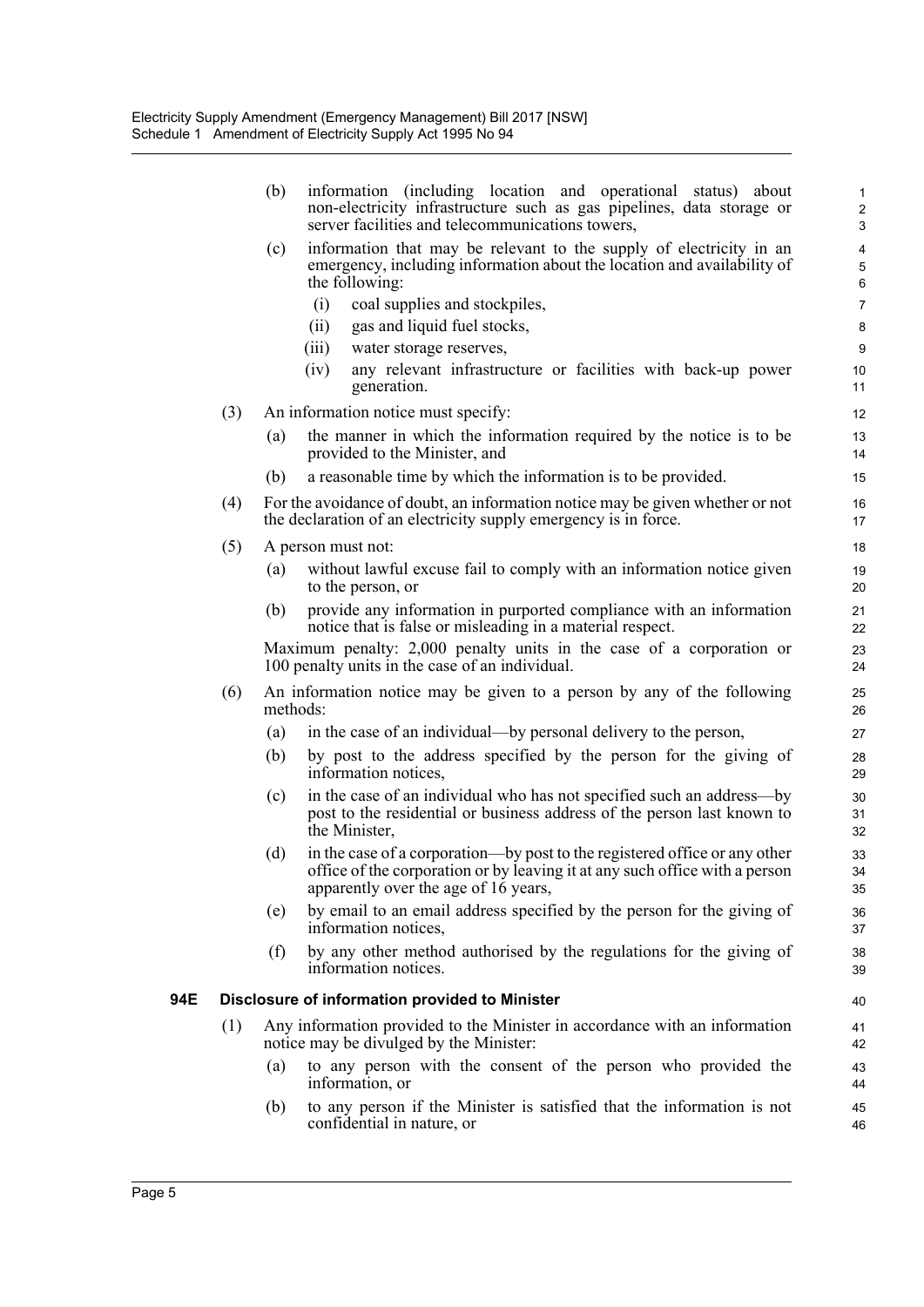|     |                                      | to any person who is engaged in the administration of this Part, or<br>(c)<br>(d)<br>to AEMO, or                                                                                                                                                                                                                                                                                                     | $\mathbf{1}$<br>$\overline{2}$           |  |  |  |
|-----|--------------------------------------|------------------------------------------------------------------------------------------------------------------------------------------------------------------------------------------------------------------------------------------------------------------------------------------------------------------------------------------------------------------------------------------------------|------------------------------------------|--|--|--|
|     |                                      | (e)<br>in accordance with a requirement under any Act or other law.                                                                                                                                                                                                                                                                                                                                  | 3                                        |  |  |  |
|     | (2)                                  | If the Minister divulges any information to a person that has been provided to<br>the Minister in accordance with an information notice, the Minister may give<br>the person a direction prohibiting or restricting the person from divulging the<br>information if the Minister is satisfied that it is appropriate to give the direction<br>because of the confidential nature of the information. | 4<br>5<br>$\,6\,$<br>$\overline{7}$<br>8 |  |  |  |
|     | (3)                                  | A person who contravenes a direction under subsection (2) is guilty of an<br>offence.<br>Maximum penalty: 100 penalty units.                                                                                                                                                                                                                                                                         | $\boldsymbol{9}$<br>10<br>11             |  |  |  |
|     |                                      |                                                                                                                                                                                                                                                                                                                                                                                                      | 12                                       |  |  |  |
| 94F | (1)                                  | Provisions relating to requirement to provide information<br>A person is not guilty of an offence of failing to comply with an information<br>notice unless the person was warned on that occasion that a failure to comply<br>is an offence.                                                                                                                                                        |                                          |  |  |  |
|     | (2)                                  | A person is not excused from the requirement under an information notice to<br>provide information on the ground that the information might incriminate the<br>person or make the person liable to a penalty.                                                                                                                                                                                        | 15<br>16<br>17<br>18                     |  |  |  |
|     | (3)                                  | However, any information provided by a natural person in compliance with an<br>information notice is not admissible in evidence against the person in criminal<br>proceedings (except proceedings for an offence under this Part) if:                                                                                                                                                                | 19<br>20<br>21                           |  |  |  |
|     |                                      | the person objected at the time to doing so on the ground that it might<br>(a)<br>incriminate the person, or                                                                                                                                                                                                                                                                                         | 22<br>23                                 |  |  |  |
|     |                                      | (b)<br>the person was not warned on that occasion that the person may object<br>to providing the information on the ground that it might incriminate the<br>person.                                                                                                                                                                                                                                  | 24<br>25<br>26                           |  |  |  |
| 94G | Appointment of authorised officers   |                                                                                                                                                                                                                                                                                                                                                                                                      |                                          |  |  |  |
|     | (1)                                  | The Minister may appoint any person (referred to in this Part as an <i>authorised</i><br><i>officer</i> ) as an authorised officer for the purposes of this Part.                                                                                                                                                                                                                                    | 28<br>29                                 |  |  |  |
|     | (2)                                  | An authorised officer is, in exercising the functions of an authorised officer,<br>subject to the control and direction of the Minister.                                                                                                                                                                                                                                                             | 30<br>31                                 |  |  |  |
|     | (3)                                  | The Minister is to cause each authorised officer to be issued with a means of<br>identification in the form approved by the Minister.                                                                                                                                                                                                                                                                | 32<br>33                                 |  |  |  |
| 94H | <b>Powers of authorised officers</b> |                                                                                                                                                                                                                                                                                                                                                                                                      |                                          |  |  |  |
|     | (1)                                  | An authorised officer may enter any premises at any reasonable time for the<br>purposes of determining whether there has been a failure to comply with an<br>electricity supply emergency direction.                                                                                                                                                                                                 | 35<br>36<br>37                           |  |  |  |
|     | (2)                                  | However, an authorised officer is not empowered to enter any part of premises<br>used only for residential purposes without the permission of the occupier of<br>the premises.                                                                                                                                                                                                                       | 38<br>39<br>40                           |  |  |  |
|     | (3)                                  | An authorised officer may, at any premises lawfully entered, do anything that,<br>in the opinion of the authorised officer, is necessary to be done for the<br>purposes of determining whether there has been a failure to comply with an<br>electricity supply emergency direction.                                                                                                                 | 41<br>42<br>43<br>44                     |  |  |  |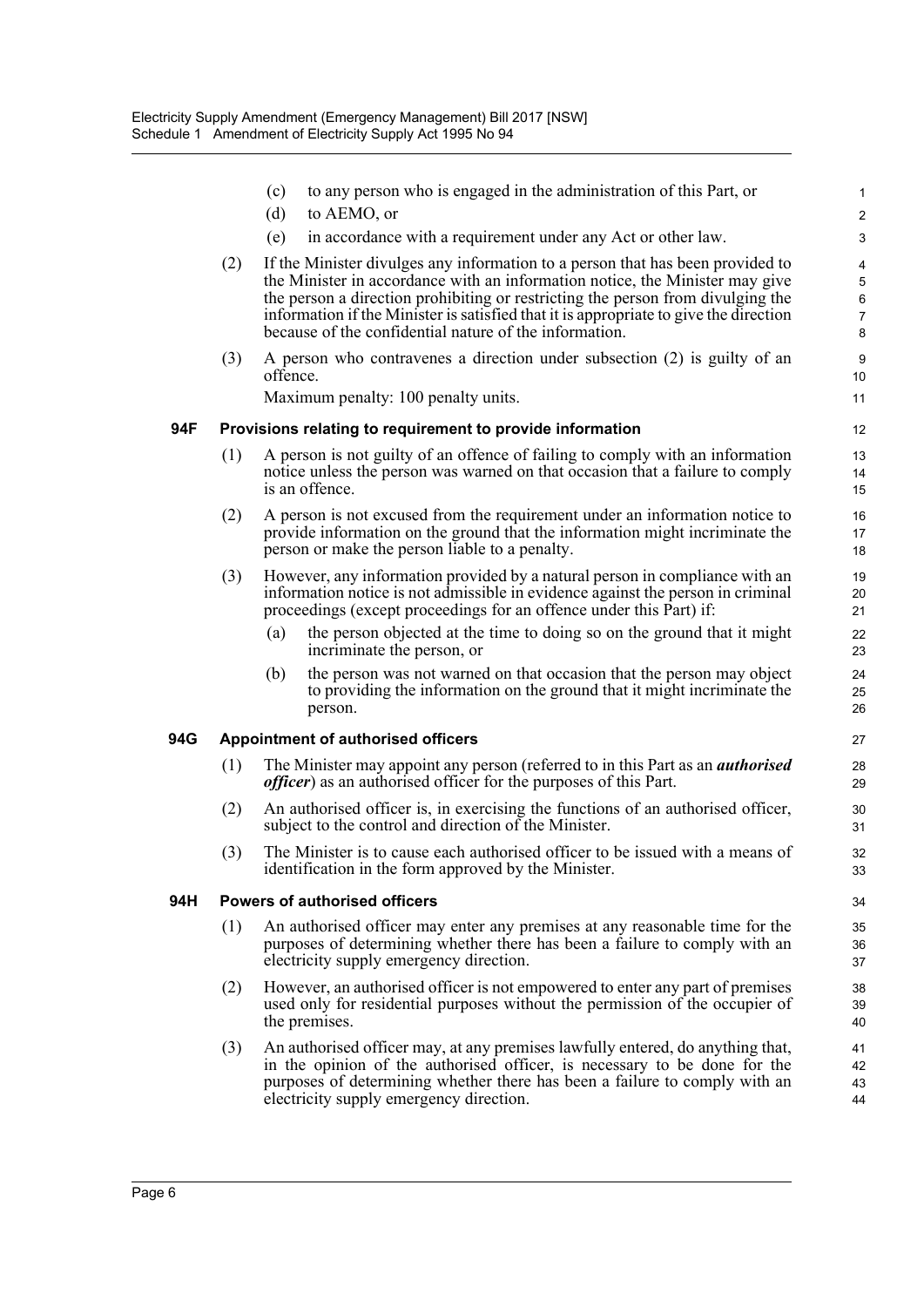|                     |            | (4)               |                      | Without limiting subsection $(3)$ , the authorised officer may:                                                                                                                                                                                                                                                                                                                        | $\mathbf{1}$                                |
|---------------------|------------|-------------------|----------------------|----------------------------------------------------------------------------------------------------------------------------------------------------------------------------------------------------------------------------------------------------------------------------------------------------------------------------------------------------------------------------------------|---------------------------------------------|
|                     |            |                   | (a)                  | carry out such inspections on those premises as the authorised officer<br>considers necessary, and                                                                                                                                                                                                                                                                                     | $\overline{c}$<br>$\ensuremath{\mathsf{3}}$ |
|                     |            |                   | (b)                  | examine and test any plant or equipment on the premises, and                                                                                                                                                                                                                                                                                                                           | $\overline{\mathbf{4}}$                     |
|                     |            |                   | (c)                  | take such photographs, films, audio, video and other recordings as the<br>authorised officer considers necessary.                                                                                                                                                                                                                                                                      | $\sqrt{5}$<br>6                             |
|                     |            | (5)               |                      | A person must not:                                                                                                                                                                                                                                                                                                                                                                     | $\overline{7}$                              |
|                     |            |                   | (a)                  | prevent an authorised officer from exercising any function conferred or<br>imposed on the authorised officer under this section, or                                                                                                                                                                                                                                                    | $\bf 8$<br>9                                |
|                     |            |                   | (b)                  | hinder or obstruct an authorised officer in the exercise of any such<br>function.                                                                                                                                                                                                                                                                                                      | 10<br>11                                    |
|                     |            |                   |                      | Maximum penalty: 200 penalty units in the case of a corporation or 50 penalty<br>units in the case of an individual.                                                                                                                                                                                                                                                                   | 12<br>13                                    |
|                     |            | (6)               |                      | A person is not guilty of an offence under subsection (5) because of any act of<br>hindrance or obstruction unless it is established that the authorised officer<br>identified himself or herself as an authorised officer.                                                                                                                                                            | 14<br>15<br>16                              |
|                     | <b>941</b> |                   |                      | <b>Exclusion of personal liability</b>                                                                                                                                                                                                                                                                                                                                                 | 17                                          |
|                     |            |                   |                      | Any matter or thing done or omitted to be done by the Minister, an authorised<br>officer or a person acting under the direction of the Minister does not, if the<br>matter or thing was done or omitted in good faith for the purpose of executing<br>this Part, subject the Minister, authorised officer or person so acting personally<br>to any action, liability, claim or demand. | 18<br>19<br>20<br>21<br>22                  |
| [4]                 |            |                   |                      | Section 179A Compensation not payable                                                                                                                                                                                                                                                                                                                                                  | 23                                          |
|                     |            |                   |                      | Insert after section 179A (1A):                                                                                                                                                                                                                                                                                                                                                        | 24                                          |
|                     |            | (1B)              |                      | Compensation is not payable by or on behalf of the State:                                                                                                                                                                                                                                                                                                                              | 25                                          |
|                     |            |                   | (a)                  | because of the enactment, making or operation of Part 7A (including the<br>giving of an electricity supply emergency direction under that Part), or                                                                                                                                                                                                                                    | 26<br>27                                    |
|                     |            |                   | (b)                  | because of any consequence of any such enactment, making or<br>operation, or                                                                                                                                                                                                                                                                                                           | 28<br>29                                    |
|                     |            |                   | (c)                  | because of any statement or conduct relating to any such enactment,<br>making or operation.                                                                                                                                                                                                                                                                                            | 30<br>31                                    |
| $\lbrack 5 \rbrack$ |            |                   |                      | Section 183 Delegation of Minister's functions                                                                                                                                                                                                                                                                                                                                         | 32                                          |
|                     |            |                   |                      | Insert "or functions under section 94B" after "delegation" in section 183 (1).                                                                                                                                                                                                                                                                                                         | 33                                          |
| [6]                 |            |                   | Section 183 (2) (a1) |                                                                                                                                                                                                                                                                                                                                                                                        | 34                                          |
|                     |            |                   |                      | Insert after section 183 $(2)$ $(a)$ :                                                                                                                                                                                                                                                                                                                                                 | 35                                          |
|                     |            |                   | (a1)                 | any Public Service employee, or                                                                                                                                                                                                                                                                                                                                                        | 36                                          |
| [7]                 |            | <b>Dictionary</b> |                      |                                                                                                                                                                                                                                                                                                                                                                                        | 37                                          |
|                     |            |                   |                      | Insert "(except in Part 7A)" after " <i>authorised officer</i> ".                                                                                                                                                                                                                                                                                                                      | 38                                          |